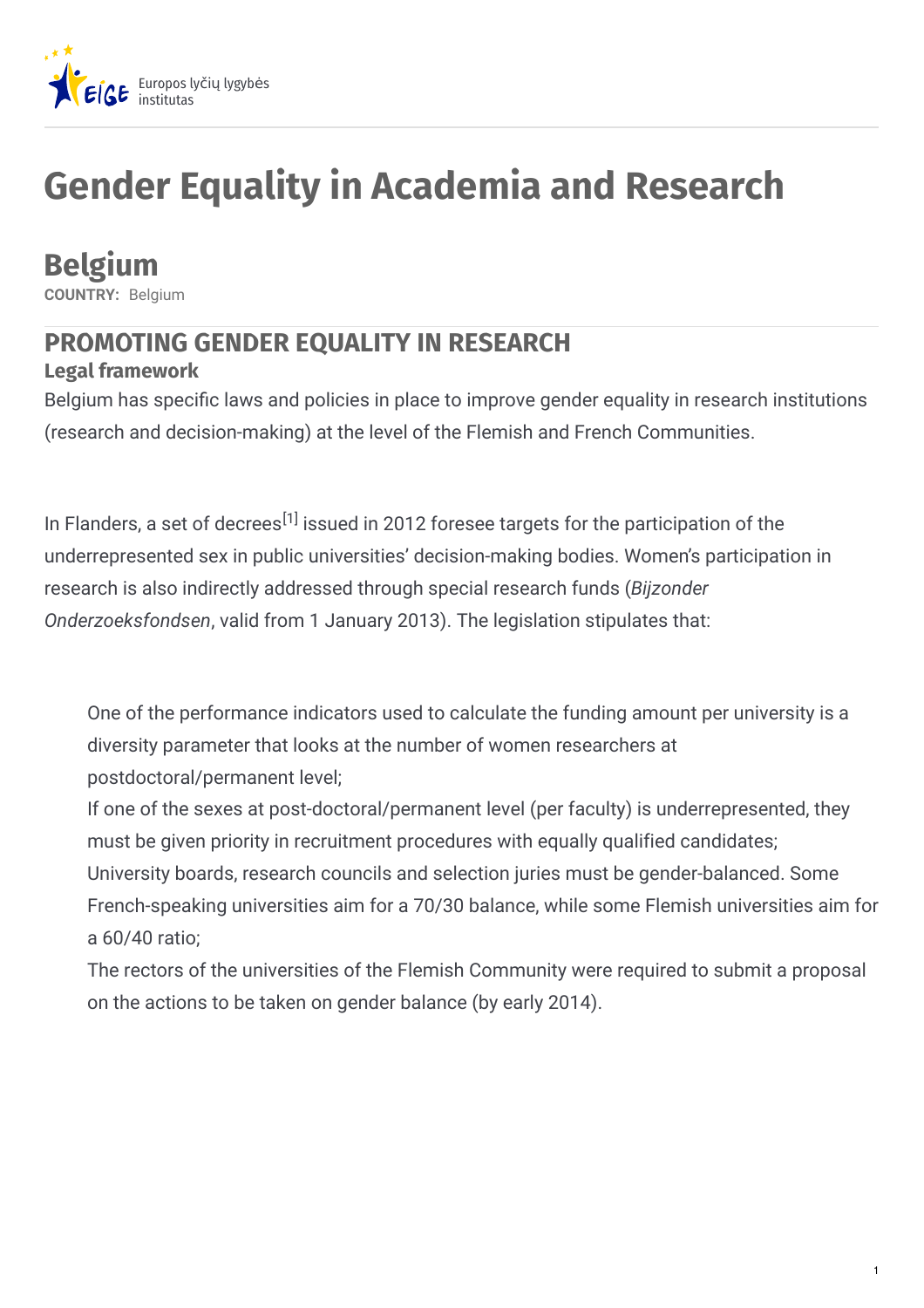For the legislative period of the Flemish government (2014–2019), as well as the period 2016– 2020, several priority areas were defined for gender equality. These included balanced participation of women and men in political and economic decision-making, combating violence against women, closing the gender pay gap, and counteracting stereotypes<sup>[2]</sup>. The Flemish Framework Decree mandates mainstreaming of gender equality in all policies<sup>[3]</sup>.The French-speaking Community has also taken steps to improve gender equality in research institutions. The European Charter for Researchers and the Code of Conduct for the Recruitment of Researchers (2005) was incorporated into the Wallonia-Brussels Partnership for women and men researchers in the Federation Wallonia-Brussels (FWB) in 2011. The Partnership translated into six specific actions, including the continuation of a Women and Science Committee, which was ratified as the supporting committee for the government in 2016. The Committee is represented by two members of each FWB university, two members of the Fund for Scientific Research (FNRS) research funding body, one member of each administration directorate, the Gender Contact Persons assigned to universities (see below) and members appointed by the Ministry for Higher Education of the Belgian Government.

The modified Decree for Institutionalising the Women and Science Committee<sup>[4]</sup> tasked the Committee with four key actions to improve gender equality in scientific careers in the FWB:

Formulating opinions and recommendations on all questions relating to the equality of women and men in the scientific and academic field, on its own initiative or at the request of any member of the government of the French Community;

Ensuring the exchange of information and the dissemination of good practice between universities, the FNRS, the administration (as defined in Article 1) and the responsible ministers concerning the equality of women and men in academic careers and scientific research;

Facilitating the implementation of the recommendations of the European Commission of 11 March 2005 concerning the European Charter for Researchers and a Code of Conduct for the recruitment of researchers with regard to gender equality;

Participating in the definition of the role and function of the positions of the French Community delegation to the Standing Working Group on Gender in Research and Innovation.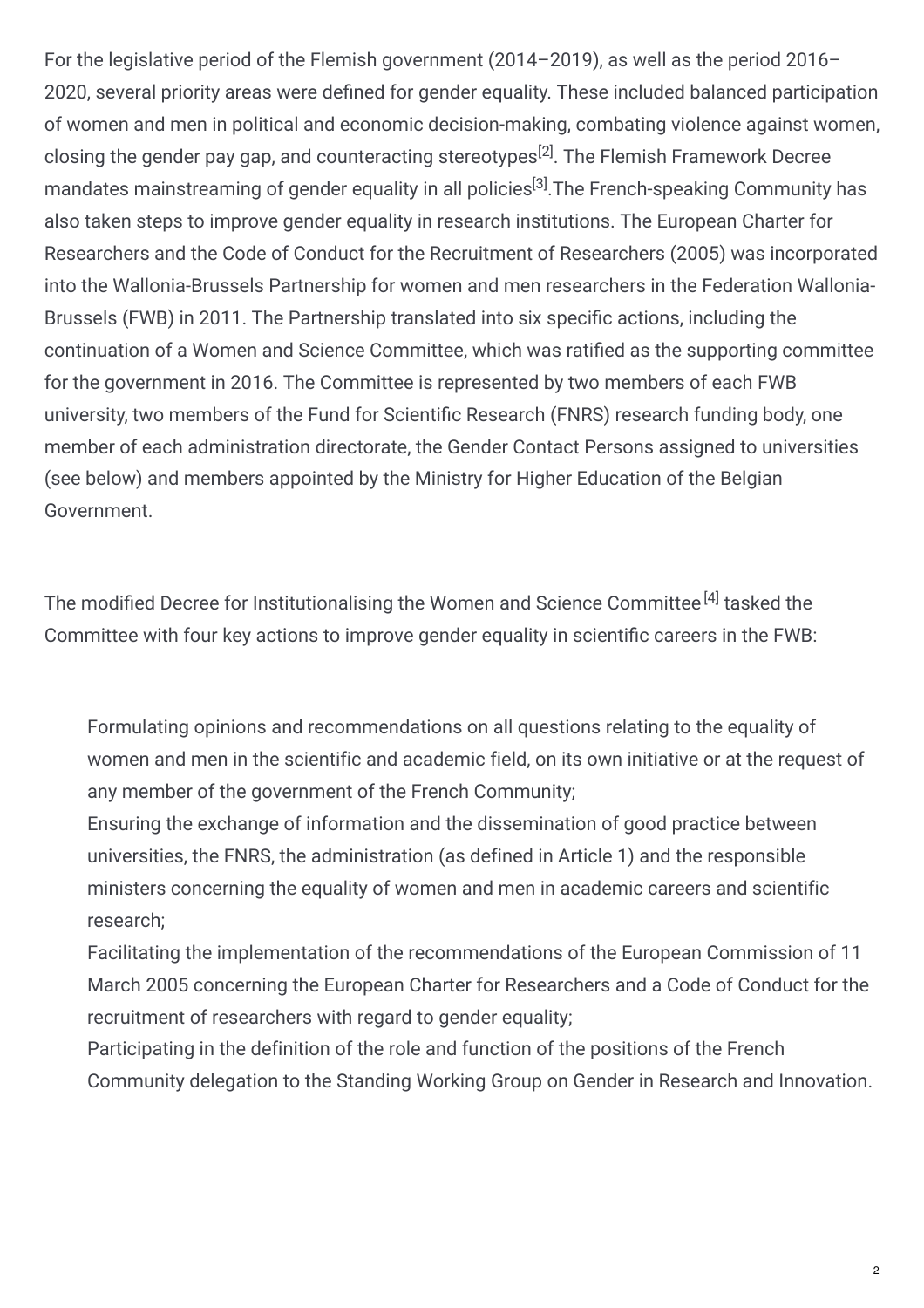These are essentially soft law measures taken at the level of FWB. The Wallonia-Brussels Partnership for Researchers was adopted in 2011<sup>[5]</sup>. It targets improved gender balance in the research community, together with overall improvement in researcher recruitment, training, social security, working conditions and job access more generally. The Partnership (1) makes recommendations on ad hoc leave, (2) proposes recommendations on the composition of juries and scientific committees, (3) adopts measures to integrate life course differences into the evaluation of scientific dossiers, (4) supports associations for the promotion of women's careers in science, (5) integrates gender issues into the teaching programme, and (6) strengthens high-level follow-up of these decisions by the Working Group on Women and Science.

### **Policy framework**

The Flemish Inter-University Council (VLIR) is an umbrella organisation that unites the five Flemish universities. In June 2020, it issued the 'Leaving No One Behind – Equality & Inclusion Policy of VLIR-UOS with a new Gender Policy 2020-2024', signed by all five universities. The Policy includes a new tripartite framework and distinguishes three approaches for improving gender equality in science and technology:

- Fixing the numbers: increasing women's participation in research and technology by supporting women's education and careers. It describes the current gender balance in interventions and organisations, and puts measures in place to achieve better balance. This is already happening at the level of scholarship attribution, where 60/40 representation is set as the selection norm. **1**
- Fixing the organisation: academic institutions have identifiable cultures that developed over time in the absence of women. Gender bias in the institutional structure hinders the career paths of women, for example at the level of hiring, promotion and work-life balance. An entry point is whether VLIR-UOS reflects equal opportunities for both genders in employment patterns and decision-making bodies, for example. **2**
- Fixing the knowledge: gender bias limits scientific creativity, excellence and benefits to society. Gender mainstreaming is promoted in research by including gender analysis as a resource to achieve excellence (itself a socially constructed concept that suffers from gender bias). This approach is implemented by integrating gender analysis throughout the project cycle and within all phases of research, education and outreach activities. **3**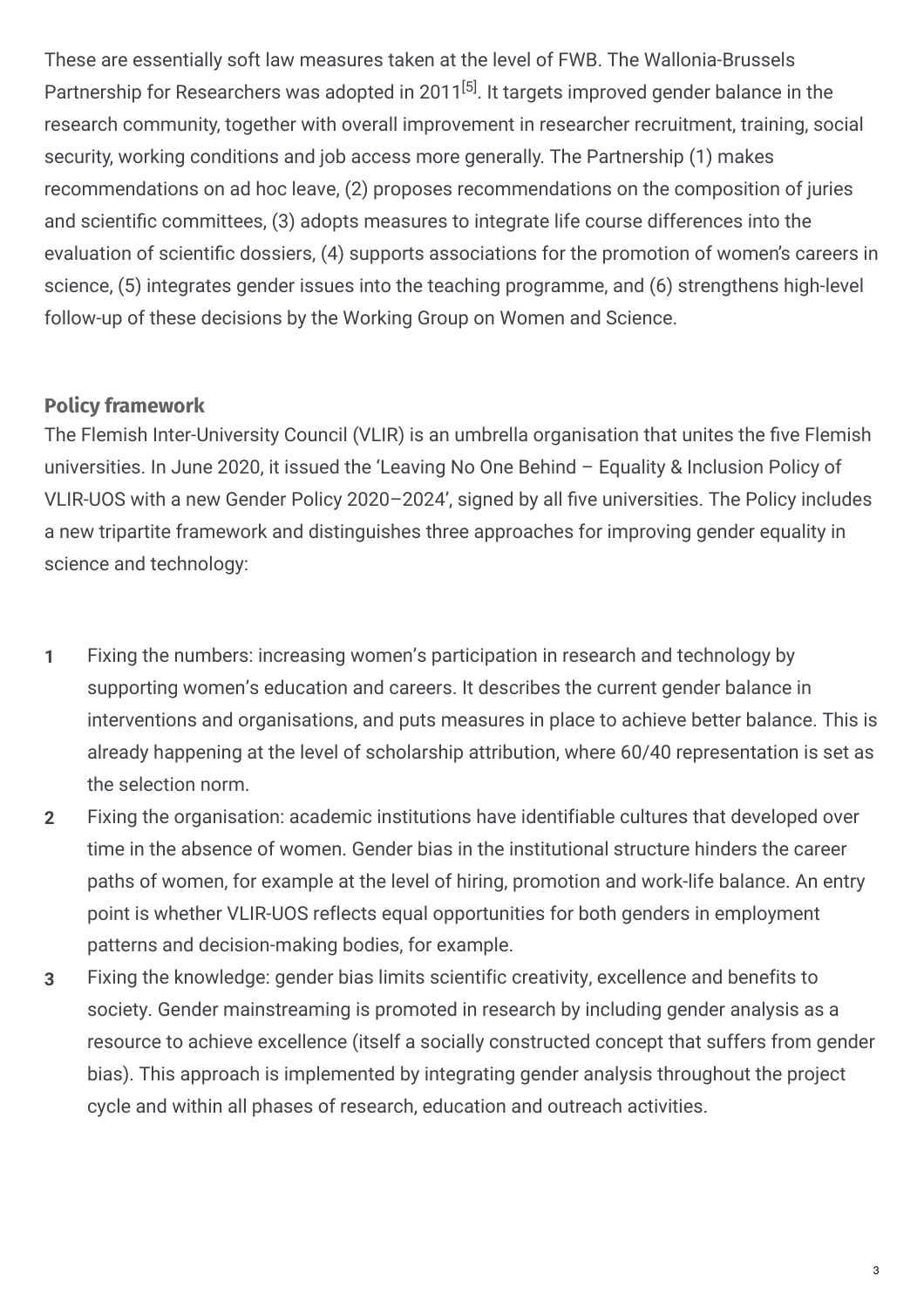In 2014, the FWB allocated EUR 150,000 for the introduction of a Gender Contact Person in each FWB university for the academic year 2014/2015. In 2015, the grant was renewed for the next academic year (2015/2016) by the Ministry of Higher Education and Research, and now involves not only the six French-speaking universities but also the FNRS. The objective is to develop gender policies within the institutions and to promote gender equality throughout scientific careers. The Gender Contact Persons take stock of gender policies to ensure better visibility of gender issues and also encourage networking between actors in the field. The funding is divided equally between the six universities and the FNRS. Flanders provided no additional funding for binding gender equality measures.

### **Other stimulatory initiatives**

A cooperation protocol between L'Oréal Belgilux, the Belgian Regional Commissions for UNESCO, the FNRS and Research Foundation Flanders (FWO) offers three fellowships to women Masters' students in biomedical sciences. The fellowships are offered every two years and are worth EUR 30,000 per year.

The Sharing Academic Sexism Stories with You (SASSY) platform was set up independently by women researchers and gender advocates as a safe platform for women researchers to (anonymously) share their experiences with sexism. It was launched on International Women's Day in 2014.

Since 2014/2015, two inter-university Masters' programmes in Gender and Diversity Studies have been available at five Flemish universities (UGent, KULeuven, VUB, UHasselt, UAntwerp) and at six French-speaking universities (UCLouvain, ULiège, UNamur, St. Louis, ULB, UMons).

### **Key actors**

The key responsible actors are the Flemish and French-speaking Ministries of Higher Education and Research and Ministries of Equal Opportunities.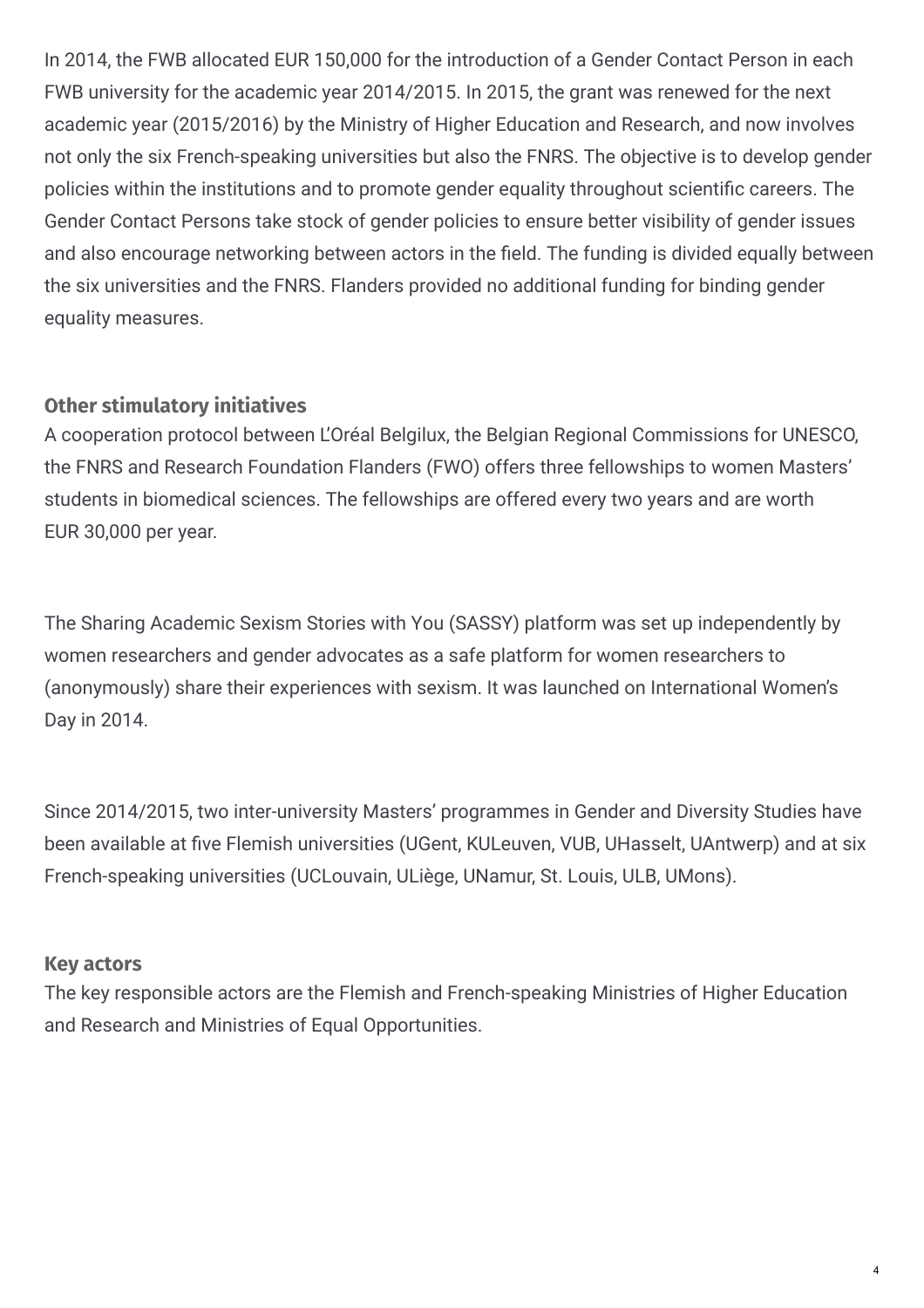The FWO (Flanders) and FNRS (French-speaking Community) are independent funding bodies. The FNRS extends funding periods when a fixed-term period is suspended due to maternal, paternal or adoption leave, for a period equal to that of the suspension. It also extends the eligibility rules for its individual fellowships for women researchers, with a year deducted from their scientific seniority for childbirth or adoption. The FWO extends fellowships by one year when a researcher is out for more than three months for maternity, paternal or adoptive.

The Committee for Women and Science was ratified by the Belgian government in 2016. It provides a useful network for uniting Gender Contact Persons in each French-speaking university, as well as the FNRS, the Académie de recherche et d'enseignement supérieur (ARES) and ministry officials.

The VLIR created a High-Level Task Force that prepared a Gender Action Plan (GAP) for Higher Education for Flemish universities in 2014. It issued a renewed gender policy in 2020.

The 'Belgian Women in Science Association' (BeWiSe) is a non-profit organisation that supports the role and position of women in science via mentoring, seminars and events.

### **INITIATIVES FOR GENDER EQUALITY BY RESEARCH PERFORMING ORGANISATIONS**

In response to the 2012 decrees, the five Flemish universities came together in the VLIR and formed a High-Level Task Force on Gender to develop gender policy at universities from the ground-up. The Task Force developed the Action Plan for Gender Higher Education, which was approved by the Ministries of Higher Education and Research, and Equal Opportunities. Under the Action Plan, universities committed to setting up a tailored GAP in each university, as well as an Inter-University Charter on Gender Equality by early 2014 (renewed for 2019). The VLIR is to carry out a biennial evaluation of the Inter-University Charter.

Using grants received from the FWB, all universities in the French-speaking Community appointed a Gender Contact Person. Their mission is to:

Compile an annual report on gender balance, including a list of gender policies within the university;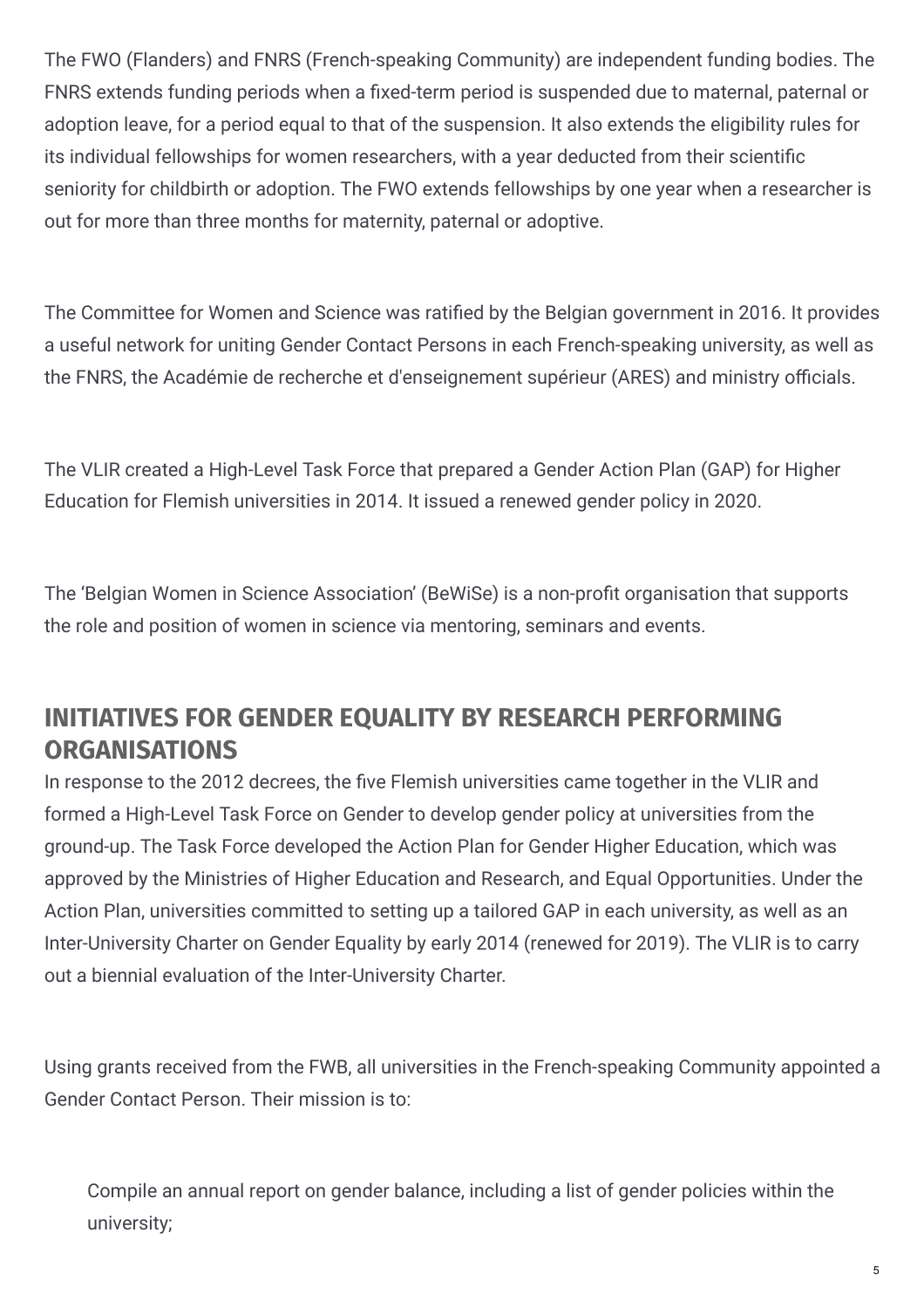Facilitate networking between all people involved in gender issues at the university; Ensure better visibility for gender matters;

Propose an action plan to foster gender balance in the university, in collaboration with academic authorities.

All universities seem to have complied with the above requirements. Most French-speaking universities initiated the drafting process of the GAPs for 2020.

#### **University of St. Louis**

At the suggestion of the rector, the Governing Board set up an internal Gender Policy Support Committee in 2014. The Committee was tasked with drawing lessons from the annual report on the state of gender equality and submitting recommendations for action. The Committee comprises representatives of the three bodies, the different fields of study, those with interest in gender issues, and the student community. In 2015/2016, the new position of Gender Policy Advisor to the Rector was created. In addition, the function of Gender Policy Councillor to the Rectorate was assigned to a new, dedicated staff member. The Council mandated the Rector's Advisor and the Gender Policy Support Committee to develop a gender equality action plan to be implemented from 2016/2017. In 2017, the Governing Board invited the Rector's Advisor and the Gender Policy Support Committee to continue to work to raise awareness and to ensure better work-life balance among the university community. The approved action plan has four axes: (1) ensuring adequate work-life balance; (2) actions to raise awareness among students; (3) communication and awareness-raising for staff members; and (4) compiling a report on the state of gender equality at the university

**University of Liège**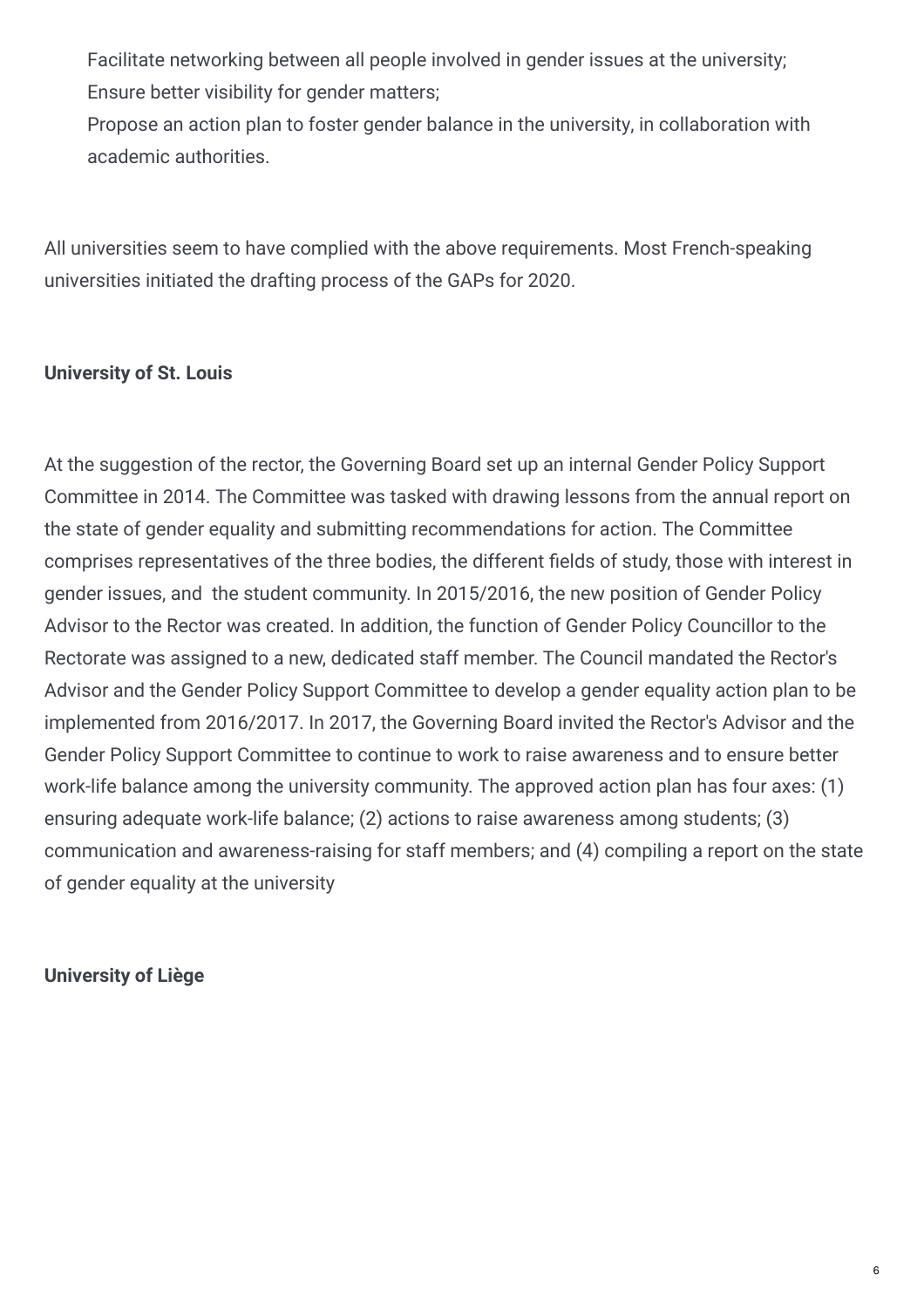Women remain underrepresented among professors, particularly at the level of full professors. Rather than imposing quotas in its 2018–2022 programme, the university authorities aim to encourage culture change through integration, diversity and gender equality. The programme sought to implement an awareness-raising and training scheme for non-discriminatory recruitment and evaluation. This request was approved by the Vice-Rector for Welfare and the Board of Directors on 3 July 2019. Since 2017/2018, new provisions have allowed transgender individuals to use their social name within the institution and on their student identification card (information on their sex is masked, allowing discretion). The university also designated a contact person for all questions and/or difficulties. Several research groups on gender-related questions were initiated (Étude sur le genre et la diversité en gestion (ÉGID), Feminist and Gender Lab (FER)). The HRS4R subgroup on gender began to develop a GAP in five areas: work-life balance and organisational culture; gender balance in leadership and decision-making; gender equality in recruitment and career progression; gender mainstreaming in research and teaching content; and measures against gender-based violence and sexual harassment.

### **Catholic University of Louvain (UCL)**

In 2020, the university added three new points of focus to its 2016 GAP: combating gender inequality in work-life balance (parental leave policy, flexible working hours, working from home); gender balance on administrative councils; and zero tolerance culture for harassment and sexual violence. Two Belgian universities were part of EU-funded structural change projects. UCL was part of the EU-funded project on Gendering the Academy and Research: combating Career Instability and Asymmetries (GARCIA). UCL mapped the leaky pipeline phenomenon in different contexts and institutions in order to understand the differences between Science, Technology, Engineering and Mathematics (STEM) and Social Science and Humanities (SSH), and to find out how and why women are more involved. The University of Antwerp took part in Effective Gender Equality in Research and Academia (EGERA). The project intended to promote a full set of measures to achieve gender equality and fight gender-based stereotypes in research and academia.

Since 2015, the following universities have implemented gender policy and action plans in line with the GAP set up by the VLIR:

KU Leuven: most of the initiatives recommended by VLIR and the Young Academy of the Royal Flemish Academy of Belgium for Science and the Arts (KVAB) are embedded in human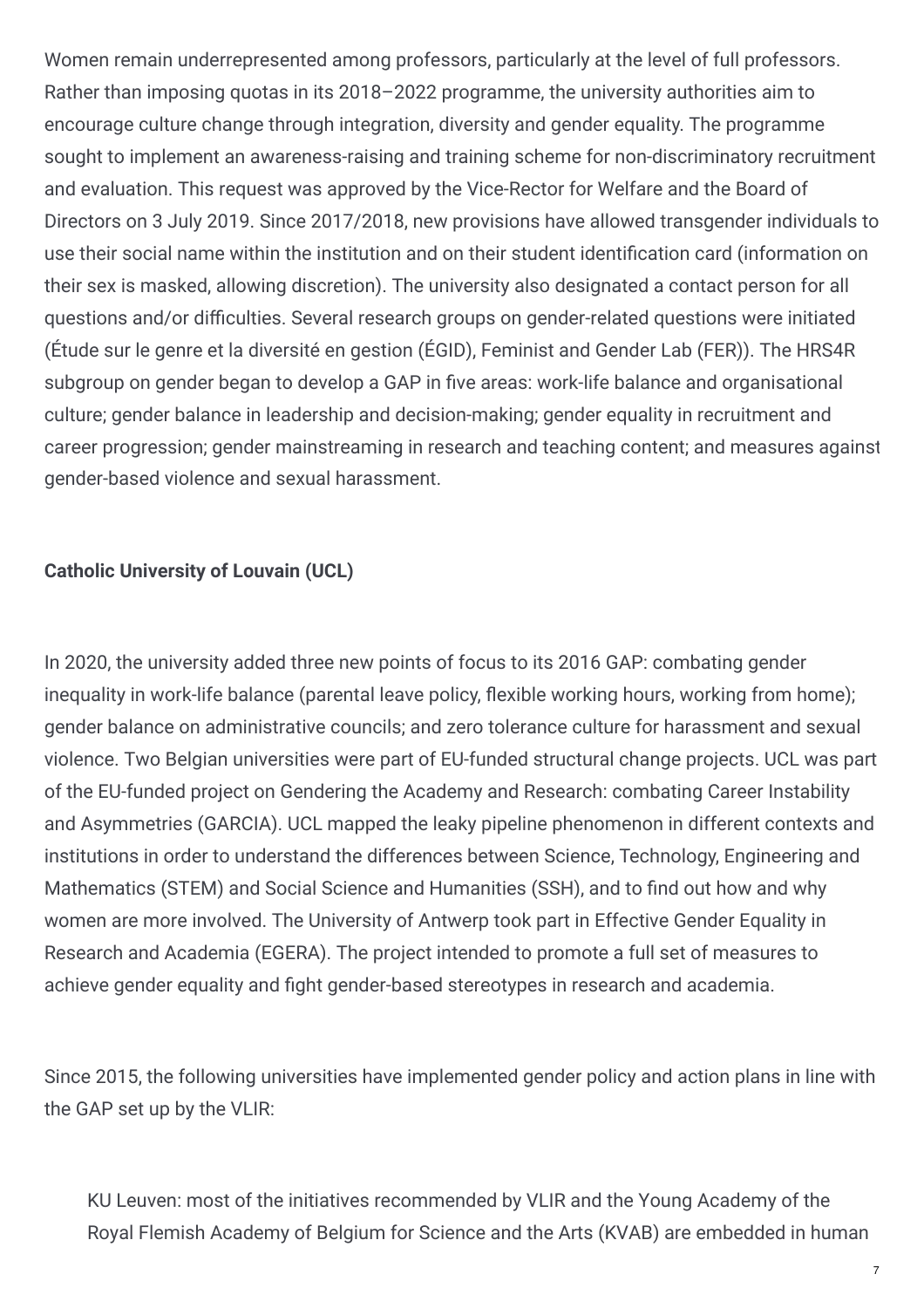resources and diversity policy, such as regular monitoring of gender figures, training of assessment committees, gender and diversity vanguards, confidential network. Currently, about 40 % of the assistant professors at KU Leuven are women. In addition, women candidates for vacancies of assistant professorships have at least equal opportunity to be hired, and women and men have demonstrably equal chances of promotion. Nevertheless, a gender balance between professors was not achieved by 2020. The Academic Council approved a new set of gender actions on 26 May 2020. These include evaluating and optimising support for gender vanguards (who monitor implicit bias in Assessment Committees), supporting career advancement of new assistant professorships (paying attention to diversity), evaluating the coaching trajectory for tenure-track faculty and expanding that coaching to all starting assistant professors, systematic career interviews, and improved access to information about mentoring and flexible work organisation (including work-life balance), and balanced gender distribution in faculty and departmental boards.

The University of Antwerp's Strategic Action Plan 2014 Sustainable Gender Policy for Academic Personnel promotes gender diversity among academic staff through operational policies, actions and education. Measures for improving work-life balance resulted in a policy paper on family-friendly meeting hours. The Board of Directors harmonised the university's internal rules with the Flemish Parliament Act, amending the University of Antwerp's management structure and facilitating the equal representation of women and men in policymaking and advisory bodies. The Equal Opportunities Unit organises interactive group sessions to provide doctoral students with realistic information about academic careers. This addresses the significant decrease in numbers of women in academia after doctoral level - 56 % of students are women, falling to 39.52 % at post-doctoral level and further again to 30 % at lecturer level. The sessions feature the testimonials of academics and alumni, helping women and men researchers to make informed career choices.

The VUB established a Plan of Action on Equality Monitoring and Reporting 2019-2021, which was approved by the Academic Council (18 February 2019) and the Executive Board (26 February 2019). The GAP comprises 10 actions: (1) For every assistant professorship, there should be a maximum of two-thirds of candidates from the overrepresented gender on the shortlist; (2) evaluating and expanding recruitment channels to attract more diverse candidates; (3) inclusive recruitment notices; (4) establishing a vision for diversity and antidiscrimination; (5) investing in anti-discrimination training and coaching on knowledge building, cultural change and diversity awareness; (6) monitoring and reporting on diversity; (7) raising awareness of diversity among the VUB community; (8) making diversity initiatives and points of contact available via an online platform; (9) launching a call to action for equality and inclusion of (international) students; and (10) reviewing the curriculum to enable meaningful reflection on diversity in existing research.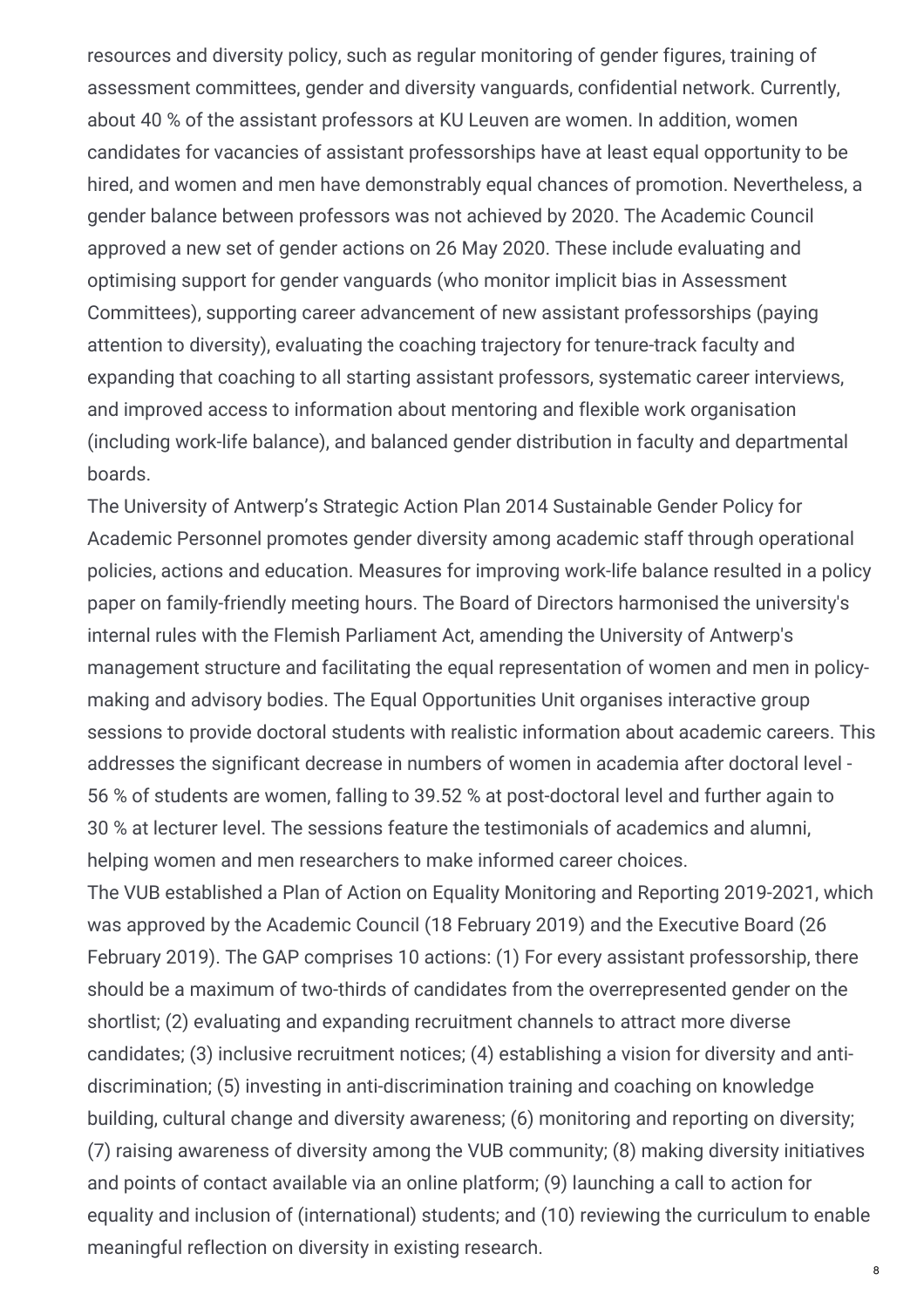Hasselt University developed a Gender Policy Plan (2017–2021) that reflects women's and men's struggle to combine their professional and personal/social lives. The measures can be classified in three groups: (1) measures related to the company culture (target group: all staff); (2) measures related to intake and transfers (target group: academic staff); and (3) measures related to work-life balance (target group: all staff). An important objective of the Plan is to facilitate researchers' academic careers through the measures on staff intake and transfer. Hasselt University plans to assess current actions, update the Gender Policy Plan and define specific objectives.

Since 2014, the University of Ghent has created instruments for gender-neutral recruitment and selection. Post-doctoral academics could join a mentoring programme and enjoy individual career guidance, while a new career policy for full professorship took gender factors into account. Due to the severe underrepresentation of women in executive committees and boards, a new decree entered into force on 1 October 2014, requiring that all councils must be at least one-third women. The university's diversity and gender policy call proposed actions for a better work-life balance for both women and men. There is a pending inquiry to replace pregnant lecturers structurally and centrally. Finally, in 2013, Ghent was the first university in Flanders to appoint a professor of Gender Studies and, in 2014, it launched an Inter-University Master of Arts Programme in Gender and Diversity. The university has an active gender policy and seeks to develop gender mainstreaming through evaluation and exchanging good practice with other partner universities.

### **RELEVANT EXAMPLES OF PRACTICES BEWISE mentoring programme**

BEWISE was established as an independent non-profit organisation cutting across the linguistic borders in Belgium. It currently involves around 300 volunteers who offer mentoring to women STEM researchers, as well as skill-building workshops. Mentees are matched with experienced mentors (at least 10 years' experience) from other fields and institutions, reflecting their needs, career choices, strategies, work-life balance and mobility.

**Observatory for Research on Scientific Careers**